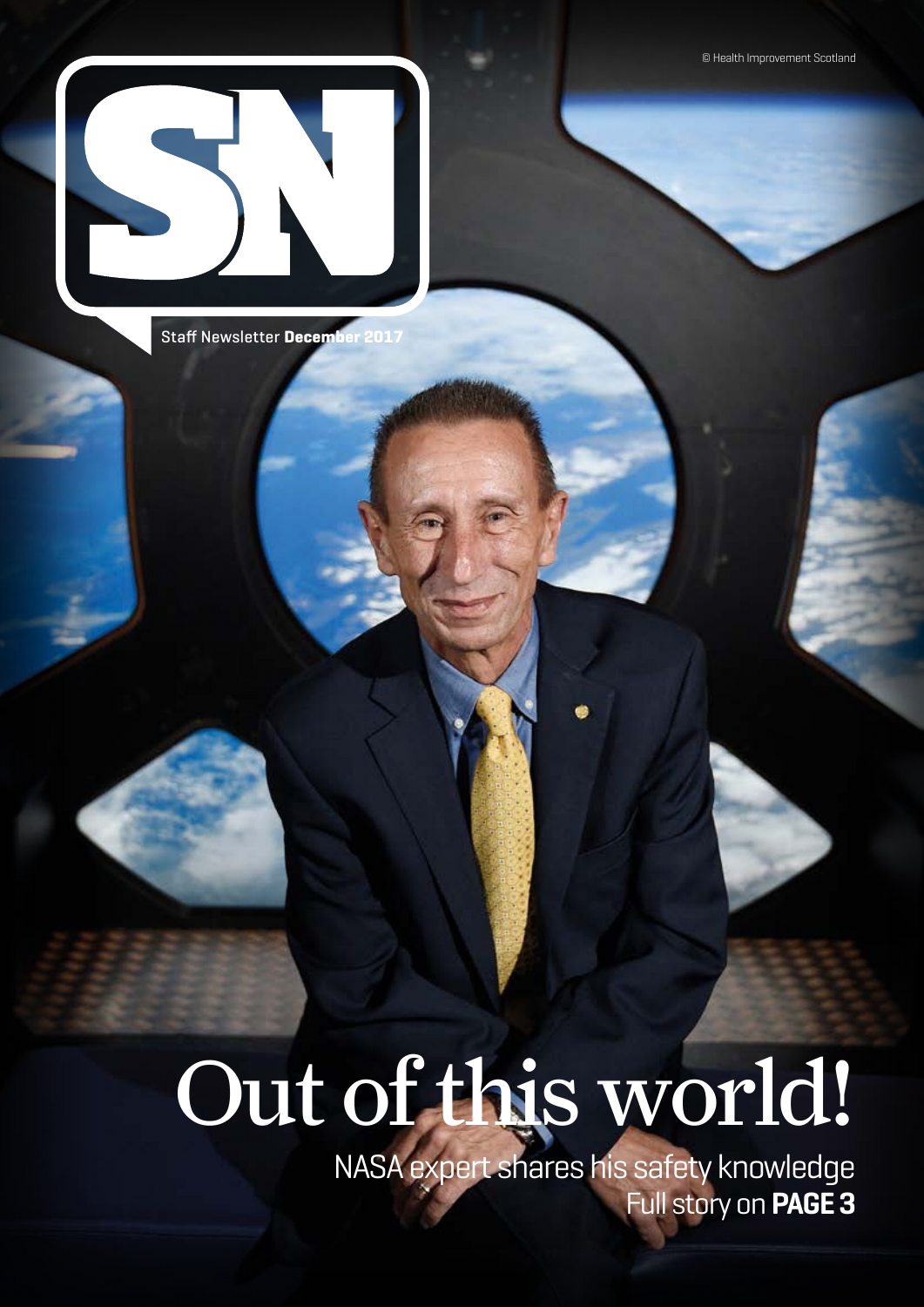

## Out and about with the chairman

**Over the past few weeks, I've continued to meet with a wide range of colleagues from across the NHS and the Scottish Government to discuss the future shape of health and social care.** 

I've been particularly impressed with the input to the thinking around this that has come from clinicians and other people working on the front line. It's really important that the people who have first-hand experience of caring for the population of Greater Glasgow and Clyde have a say in designing the new integrated health and social care system.

As this work progresses, I'm certain more opportunities will arise for staff and patients to get involved in making sure that we introduce services that are fit for purpose and help us to deliver better health, better care and better value as described in the NHS Scotland Health and Social Care Delivery Plan.

Last month I also visited Lightburn Hospital with Shona Robison, Cabinet Secretary for Health and Sport and Ivan McKee, the local MSP for Glasgow Provan. This visit gave us the opportunity to see first-hand the services provided in Lightburn.

No doubt this visit and the discussions that the Cabinet Secretary had with patients and staff will help inform her decision on the Board's proposal to relocate the rehabilitation of elderly services to other units in the north east of Glasgow.

On the same day, Shona and I also visited the Royal Hospital for Children where we saw the work of the emergency department.

"I'd recommend a visit to the neonatal unit to anyone thinking about how to improve their engagement with their own service users"

We were both greatly impressed by the dedication and professionalism of everyone involved in the care of the babies and children who find themselves in need of such specialist care at what must be difficult and stressful times for them and their families.

A few weeks later I accompanied Shona when she visited the neonatal unit at the maternity unit on the QEUH campus. We spent a couple of hours there talking to parents and staff about how this service has developed to become a centre of excellence for high quality, patient-centred care.

The way that the doctors and nurses in the neonatal unit have involved the parents in improving the service is a great example of how changes to healthcare should be designed and delivered.

I'd recommend a visit to the neonatal unit to anyone thinking about how to improve their engagement with their own service users.

More recently, Jane Grant and I visited the Maggie's Centre at Gartnavel Royal Hospital where we met patients and their relatives who explained how much they benefit from having this great facility so close to the Beatson Cancer Centre. We also appreciated the time the staff at Maggie's gave us to explain in more detail how they provide practical, emotional and social support to

people with cancer and their families and friends. Maggie's is one of a number of charities that do fantastic work to support people as they come to terms with a cancer diagnosis and I would encourage everyone to take any opportunity to support Maggie's and the other health and social care charities that do so much good work across the UK.

And finally, I visited Shettleston Health Centre where sister Marie Kirk gave me my flu jab! I firmly believe that protecting ourselves against the effects of the flu virus is something that all NHS staff should accept as their personal responsibility.

Winter has now arrived and if we are to deliver the level of service that our patients require over the coming months, it is vital that our staff are fit for work and able to meet our patients' needs.

Avoiding being absent due to flu is one obvious way of making sure we have the right number of people on duty at the right time and, of course, we want to reduce the risk of passing on the virus to patients who are already suffering from other illnesses.

If you haven't already had your flu jab, I'd encourage you to get it now. You can do this through peer immunisation, or by appointment with Occupational Health.

**For further information, visit: www.nhsggc.org.uk/HRconnect**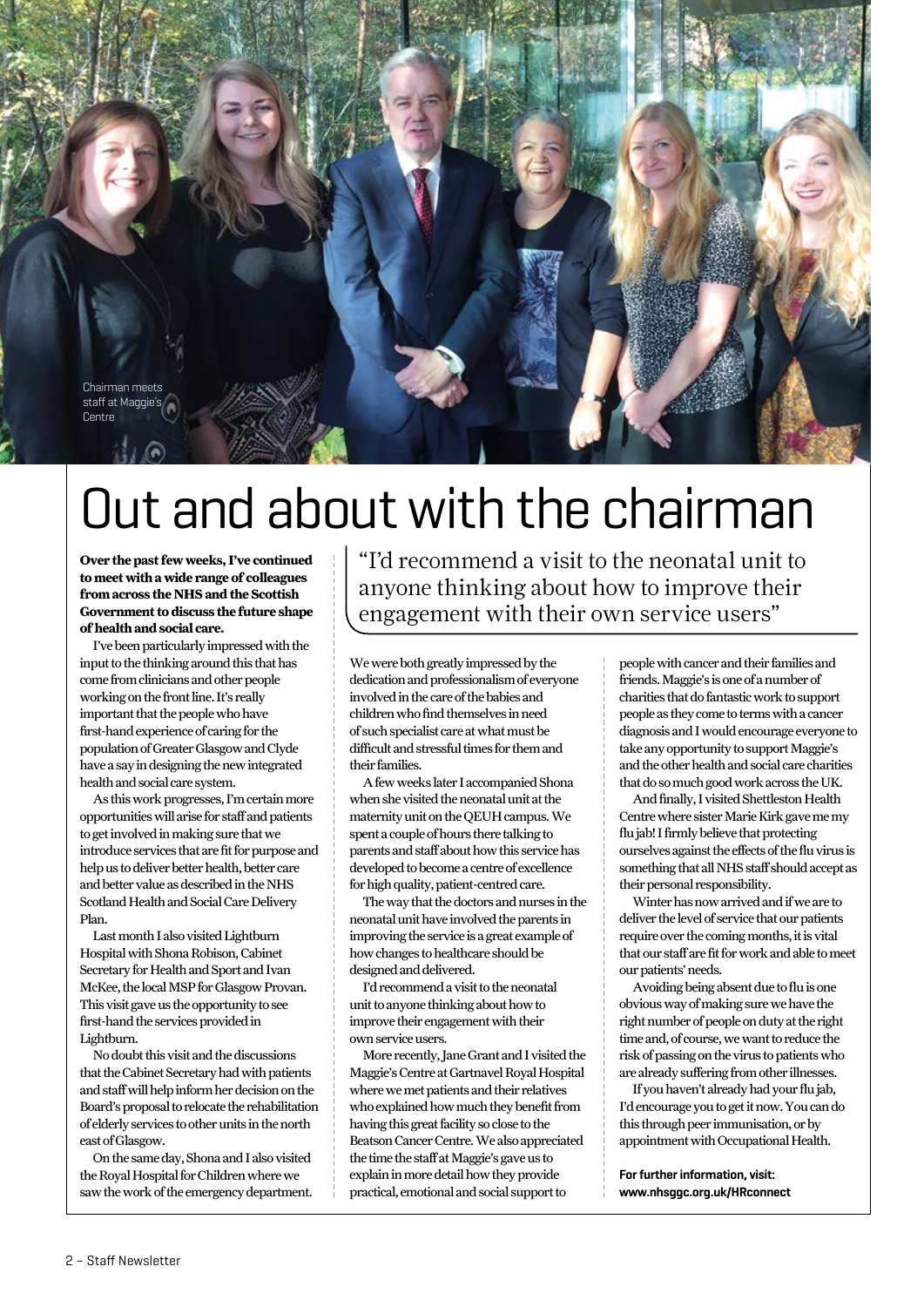## Out of this world talk on improving patient safety

NASA's top safety official visited NHSGGC to share his knowledge on safety matters which could help further improve patient safety.

A number of staff met with Dr Nigel Packham, manager of the flight safety office at NASA Johnson Space Center, to discuss his area of expertise and how these insights could potentially be transferred to managing safety in our healthcare settings.

Nigel, who was the project manager for the investigation into the Space Shuttle Columbia disaster in 2003, manages safety technical authority for all human space flight programmes and is the deputy technical

lead for life support systems for NASA's Engineering and Safety Centre.

His visit to NHSGGC was in recognition of our staff leading the way in learning from existing practices and putting in place new ways of further improving patient safety.

Dr Jennifer Armstrong, medical director, said: "The meeting was a great opportunity to consider different ways of working and learn from someone from a very different field of work on how he identifies and manages risks.

"Nigel discussed the management of risk in several non-aerospace fields and compared the various methodologies to that used in human space flight."

Nigel said: "The management and understanding of risk to patients is important. Our meeting gave me an understanding of NHSGGC's patient healthcare culture and it is as open as what I see in my day-to-day business at NASA.

"The way risk is approached by staff exactly mirrors the way we address issues which is reassuring.

"The individuals I have met seem extraordinarily well-versed in their areas of expertise and very open to new ideas. Hopefully I've left them with some of the things we do at NASA which might help them in their work."

## Fire safety training

All staff are reminded of the importance of fire safety training.

Fire can happen anywhere and at any time and it is vital that all NHSGGC staff regularly carry out their fire safety training.

Fire safety training is mandatory and can give you the skills needed to deal with fire safely.

Our Fire Safety Policy requires clinical staff to undertake the LearnPro module one year and receive evacuation training the next year – alternating thereafter. All non-clinical staff should undertake LearnPro training every two years.

To complete the module, visit LearnPro: https://nhs. learnprouk.com/lms

You will need your payroll number to log in.



### Datix Annual Review

**The Datix team have published their annual report.**

Datix is the software used for clinical and non-clinical incident reporting and forms part of the board's Risk Management Strategy.

Over the last year, the Datix team have been working with individuals across the organisation delivering a high standard of project work and they're particularly proud of their work to bring the reporting of overdue incidents down to 35 per cent.

They have also developed a core module for complaints and a bespoke use of Datix to support organisational learning.



Sharon Parrot, Datix manager, said: "I am so proud of what the team has achieved this year but there's still a lot to do. We are introducing a new learning from excellence project and we've updated the FOI module allowing a streamlined way of working."

All adverse incidents should be recorded on Datix. To view the annual review visit: StaffNet > Applications > Datix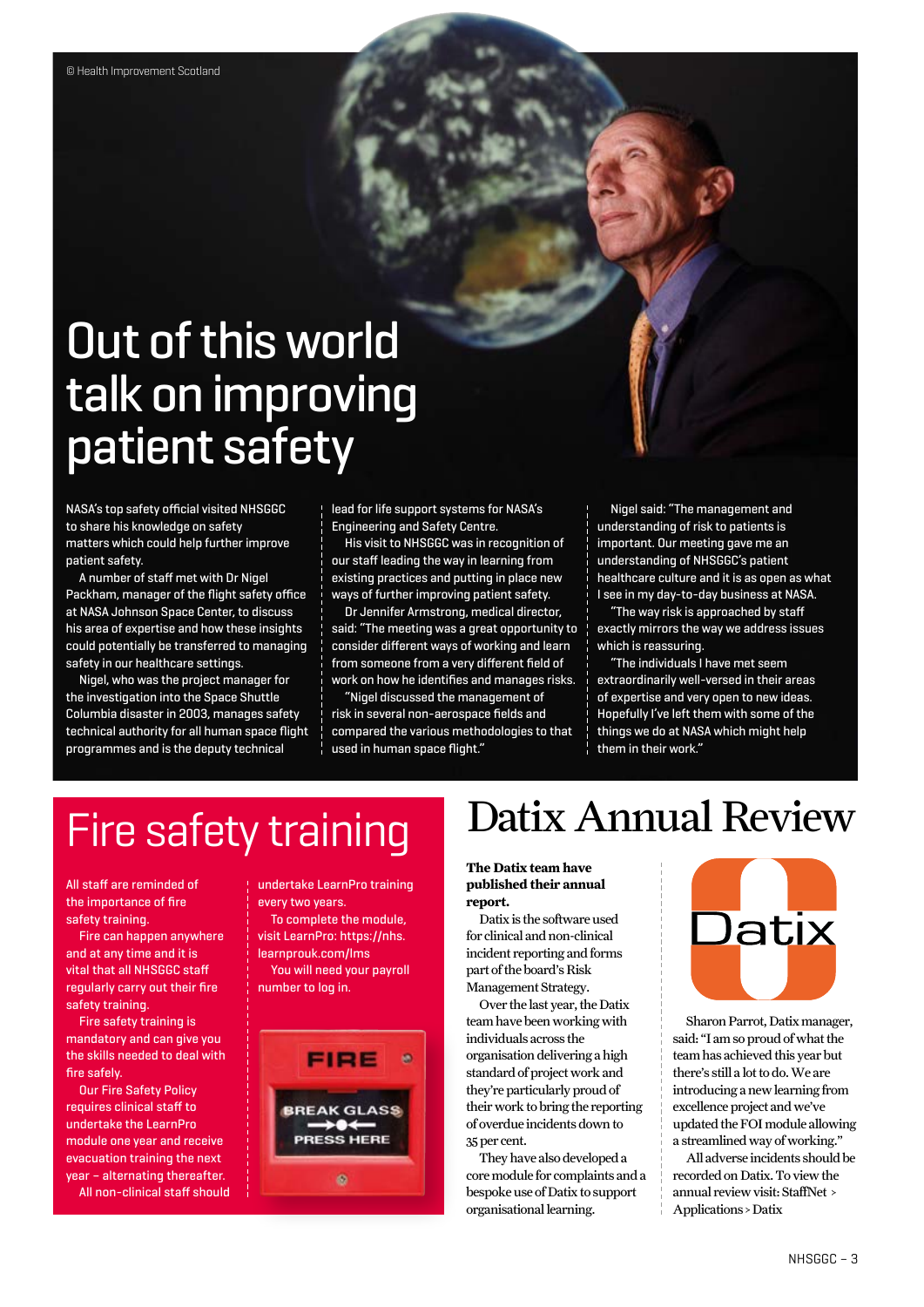# Stress campaign draws to a close

Our year-long programme has supported staff through a variety of initiatives and useful articles

#### **At the start of 2017, we launched a new year-long campaign to support staff struggling with stress.**

Every month, *Staff Newsletter* provided you with information to help you, as individuals and as teams, to identify the signs of stress and to signpost you to the range of services and support available.

As part of the campaign, we launched a new healthier place to work section on the website to make it easier for you to find information on the help that's available. To date, these pages have been accessed by more than 30,000 visitors.

We promoted the in-house counselling service that is provided by our occupational Health Service. Demand for this service has never been higher. We published details of stress training sessions and these were snapped up quickly.

As 2017 ends, we take a look back at some of the highlights of the campaign to tackle stress.

In the **January** launch issue, Anne MacPherson, director of human resources and organisational development, said: "When developing the current Staff Health Strategy, we asked staff what our priorities should be. Improved communication and better access to information were seen as key. This campaign is our response to that."

The **February** issue outlined the roles we all have to play in tackling stress.

In **March**, we featured the resilience toolkit, which offers practical tips and a range of coping strategies.

The **April** issue outlined the positive impact that physical activity can have on your mental health.

In **May**, we provided top tips for mangers in supporting their teams' mental health and wellbeing.

**June's** *SN* featured the support available to staff who care for others.

The **July** issue featured the risk assessment survey that can be used within teams to monitor stress and agree actions to manage it within a department.

In **August**, we promoted mindfulness, a training programme to help staff reduce stress levels and feel more resilient.

**September** saw the launch of the staff Health Strategy.

In **October**, *SN* provided advice on dealing with financial stress.

And in **November**, we promoted the return of the hugely popular stress in healthcare seminars.

**If you want to read any of these articles, then you can find them all on www.nhsggc.org.uk/working-with-us/ staff-health** 

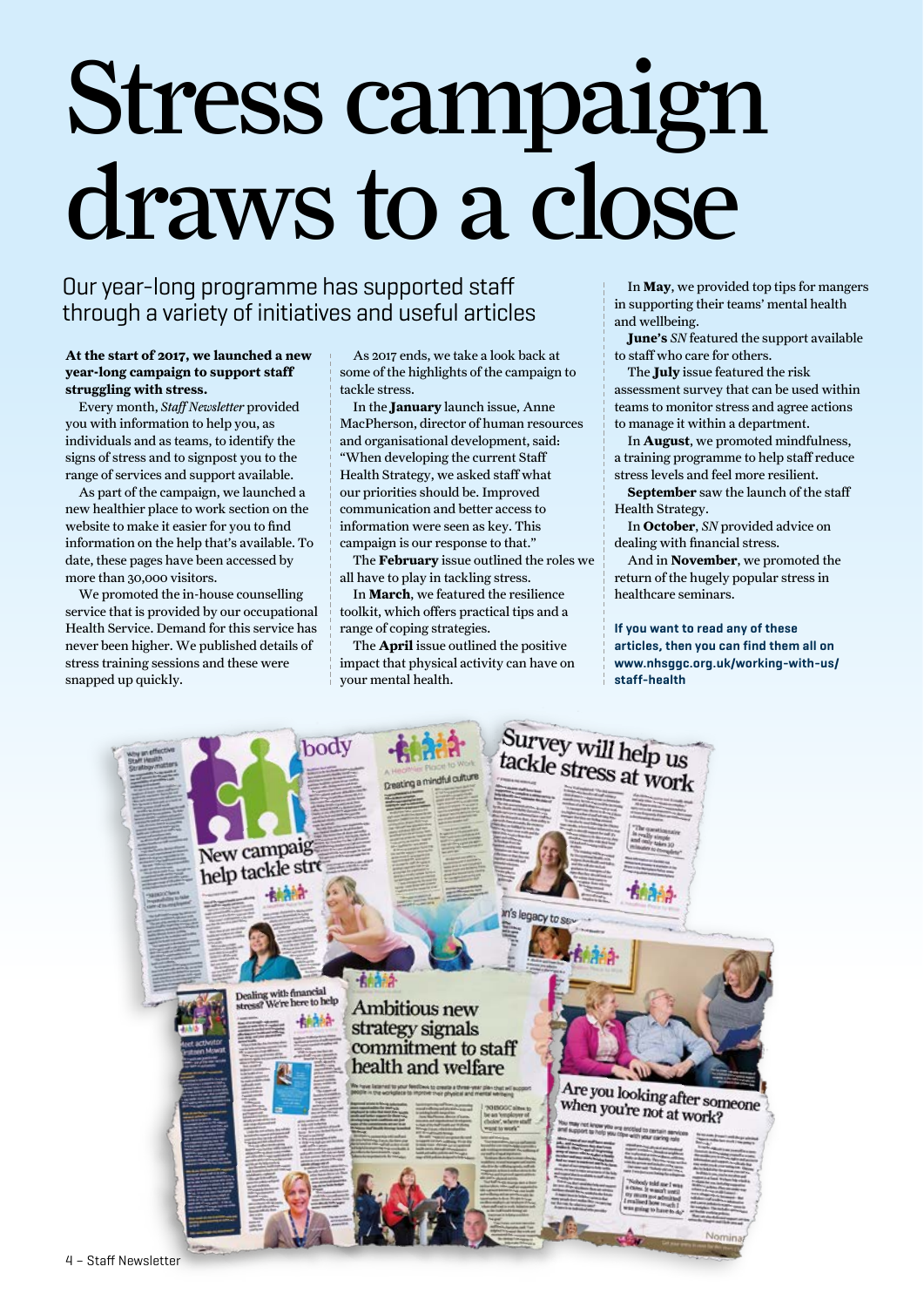

## Apprentices programme helps us win employer of the year trophy – again!

**For the second time in three years, we have been named Public Sector Employer of the Year at Scotland's Modern Apprenticeship Awards.**

We won the award in 2015 and have again picked up this national gong for showing exceptional commitment to the Modern Apprenticeship programme.

Our Modern Apprentice Programme was launched in September 2013 and so far we

have appointed 160 apprentices across 14 different apprenticeship frameworks.

Our trainees have access to all the benefits available to NHS staff, including 27 days' paid

annual leave, eight paid public holidays per year and enrolment in the NHS Pension Scheme. The programme

provides a training package



Some of the apprenticeships require attendance at college. This can range from full-time college education for the first year of the programme to one day per week to complete an academic qualification.

All our trainees are fully supported by us during their time at college and all the trainees who successfully complete the programme are offered permanent employment within the organisation.

Anne MacPherson, director of human resources and organisational development, said: "The award is a real validation of all the work we are carrying out to make a difference not just as a health board but as an inclusive, forward-looking employer.

"Our Modern Apprenticeship programme is helping young people secure training and employment opportunities. This is enabling us to develop a pool of talented and confident young people with the skills NHSGGC needs for the future.

"By investing time and training in them,



the programme offers young people the opportunity to develop real hands-on skills that can change their lives and support our patient services."

# Make sure flu doesn't get you!

THE harsh reality is that flu can kill! And the best way to protect yourself is to get the vaccine.

 Jennifer Reid, public health programme manager said: "Flu can kill – it's as simple as that and staff should be protecting themselves and those around them from flu; taking just a few minutes to get the jag could save your life this winter.

"Some 12,267 staff have already received the vaccine so far this year and we would like to thank you for protecting yourself, your patients and your family this year. A big thank you also goes to the staff who have been vaccinating colleagues, including occupational health staff and peer

If you didn't manage to attend one of the drop-in clinics, you can still receive the vaccine and protect yourself, your family and your patients. You can either receive the vaccine through peer immunisation or by appointment at occupational health, which can be arranged by tel: 0141 201 0600 and



selecting Option 1 to make an appointment. If you could vaccinate your colleagues against flu through peer immunisation please email PeerImmunisationBooking@ggc.scot.nhs.uk for further information.

Carol Sellar, a nursing support sister based at GRI, is a peer immuniser. Speaking to SN, she said: "I feel it is important for staff to

have easy access to the flu vaccine. Therefore I go to the wards and departments and this saves staff leaving their place of work.

"In my experience, staff are delighted that they can have the vaccine at work and that I go to them as a lot of staff have not been able to leave their place of work. So far I have vaccinated 362 staff from all areas of the hospital including nursing, medical, facilities and pharmacy staff."

 People with flu can show no symptoms, meaning healthcare workers who feel relatively fit and healthy can unwittingly infect vulnerable patients. Don't let that be you! Getting vaccinated is the best way to stop the spread of flu and prevent deaths.

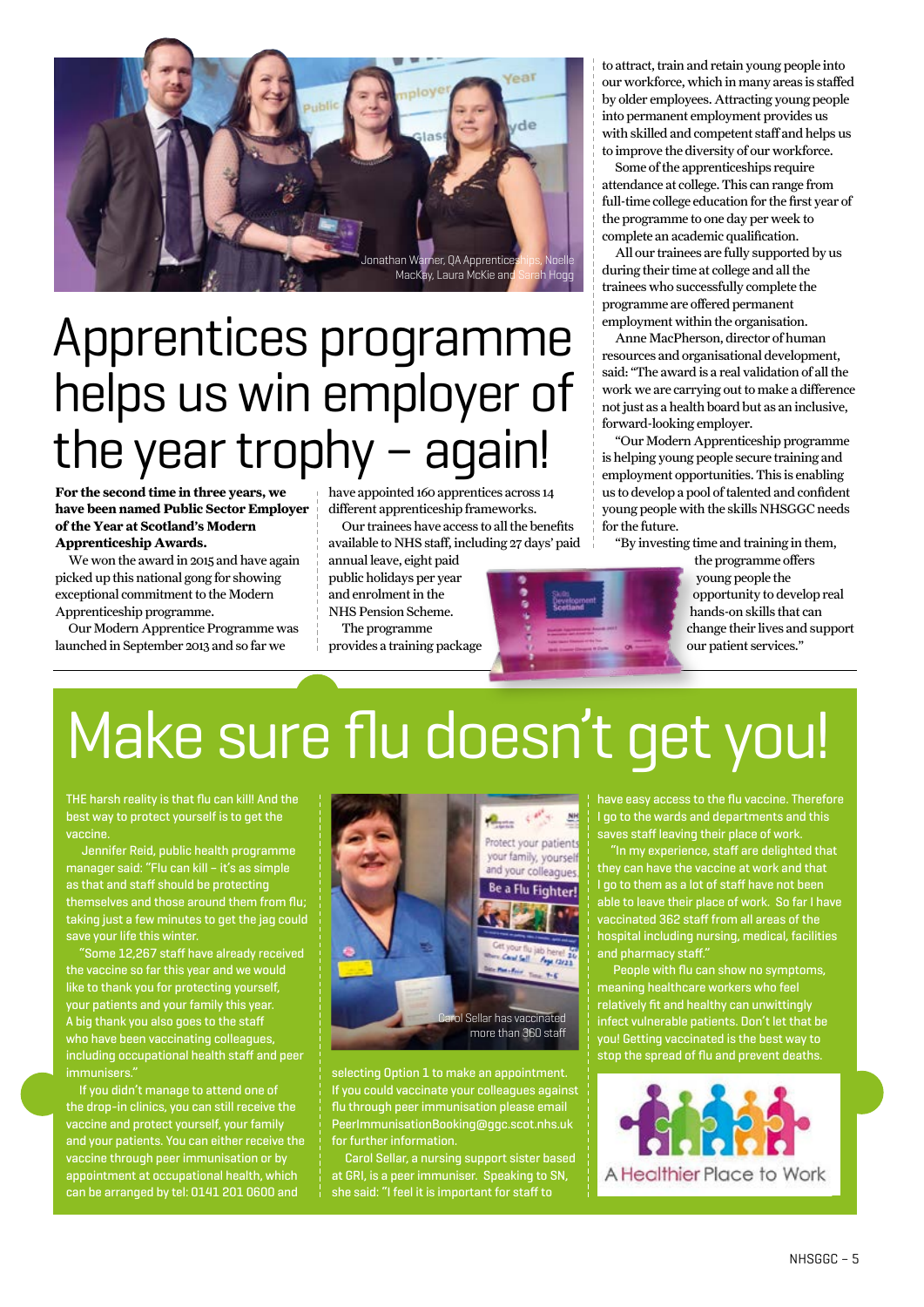

**It is 25 years since the Queen Elizabeth Spinal Injuries Unit opened its doors to patients on what was then known as the Southern General campus.**

Karen has worked in the unit t opened

The unit started caring for patients in Scotland who had a traumatic injury to the spinal cord in 1992 and over the years has continued the life-time care of all its patients to maximise their ability to function and to prevent the complication of paralysis.

Karen McCarron is senior charge nurse in the outpatient clinic and has worked at the unit since it first opened its doors.

Over 25 years, she has seen a lot of changes, not only in the care and treatment for patients, but also the age of patients coming into the unit with injuries.

Karen said: "Back in the 80s and 90s, the patients requiring care for a spinal injury were mostly young males, but now we are seeing older patients come through the unit. This reflects what's happening across all

areas of the NHS as we are seeing an increase in the elderly population in society. We are all living longer but many of us are frailer with medical conditions that can increase the

incidence of falls."

Facilities in the unit include a combined admission ward and high-dependency unit, and a rehabilitation ward with respiratory care. There is also a dedicated step-down unit for patients and relatives that provides support for patients who are ready to move back into their own homes who can have spent months in the unit.

There has also recently been the development of a Horatio's therapy garden at the unit that provides patients with an oasis of calm, including a greenhouse to grow vegetables and plants, and a play area for patients' children and grandchildren to enjoy when they visit.

Karen loves her job, but recognises that some staff can find it difficult to deal

with the extent of the injuries some patients in the unit have sustained.

She added: "The part of my job I love is seeing the patients as they progress in rehabilitation. A lot of them will come to us for most of their life, but we get to see them advance. We have watched young people grow up into adults and get married.

"I cannot believe it is 25 years since the unit opened but at the heart of the unit is still the basic nursing care of patients. However, nurses are now also providing some medical tasks – that is a massive change

and is testament to the nursing profession that is adapting to modern medicine."

### Anna dishes up the hits while she's dishing up the dinners!

**Elvis is her favourite, but she also belts out a mean Sydney Devine. And all while she makes the beds and delivers the dinners. Who can this be? Paisley's very own Anna Pyra of course, who brightens up the day of everyone she meets at the RAH.**

Anna, a healthcare support worker, is now better known for her rapping than her mopping as she goes about her daily tasks with a huge smile on her face and a cheery word for everyone.

Rosie Moffat, senior charge nurse at ward 5, said: "Anna is fantastic and a firm favourite with staff and patients alike. She brightens up everyone's day and puts aside whatever cares she may have to bring pleasure to the patients.

"She sings and dances and despite only being 28, has a full set list spanning the 60s and 70s, right up to the present day. If anyone is feeling down, they spend two minutes with Anna and their troubles disappear. Honestly, when she's happy (which is all the time), everyone is happy. She is contagious!"

Her bright and breezy disposition has even led her colleagues to nominate her for the recent NHS staff awards.

Rosie added: "We were delighted when Anna received her local NHSGGC award. We also attended the Chairman's awards and we had a lovely evening there. Even though she didn't win that night, she will always be a winner in our book!"

Anna said: "Working in the hospital is like a dream come true for me. I love my job and I would never want to be anywhere else. I can honestly say that ward 5 is a great place to work and the whole team are fantastic.

"My singing is just part of that. I'm like a human jukebox! I love all types of music and



sometimes I will start a song and pick up another half way through.

"I think it's an honour to look after patients when they really need it and it's great being part of that journey. One man I worked with had communication difficulties and wasn't able to speak. I was helping him shower one day and was singing Elvis to him, when he started humming along. It was the best feeling for me and I really knew I had made a difference. I could have cried with joy right there and then."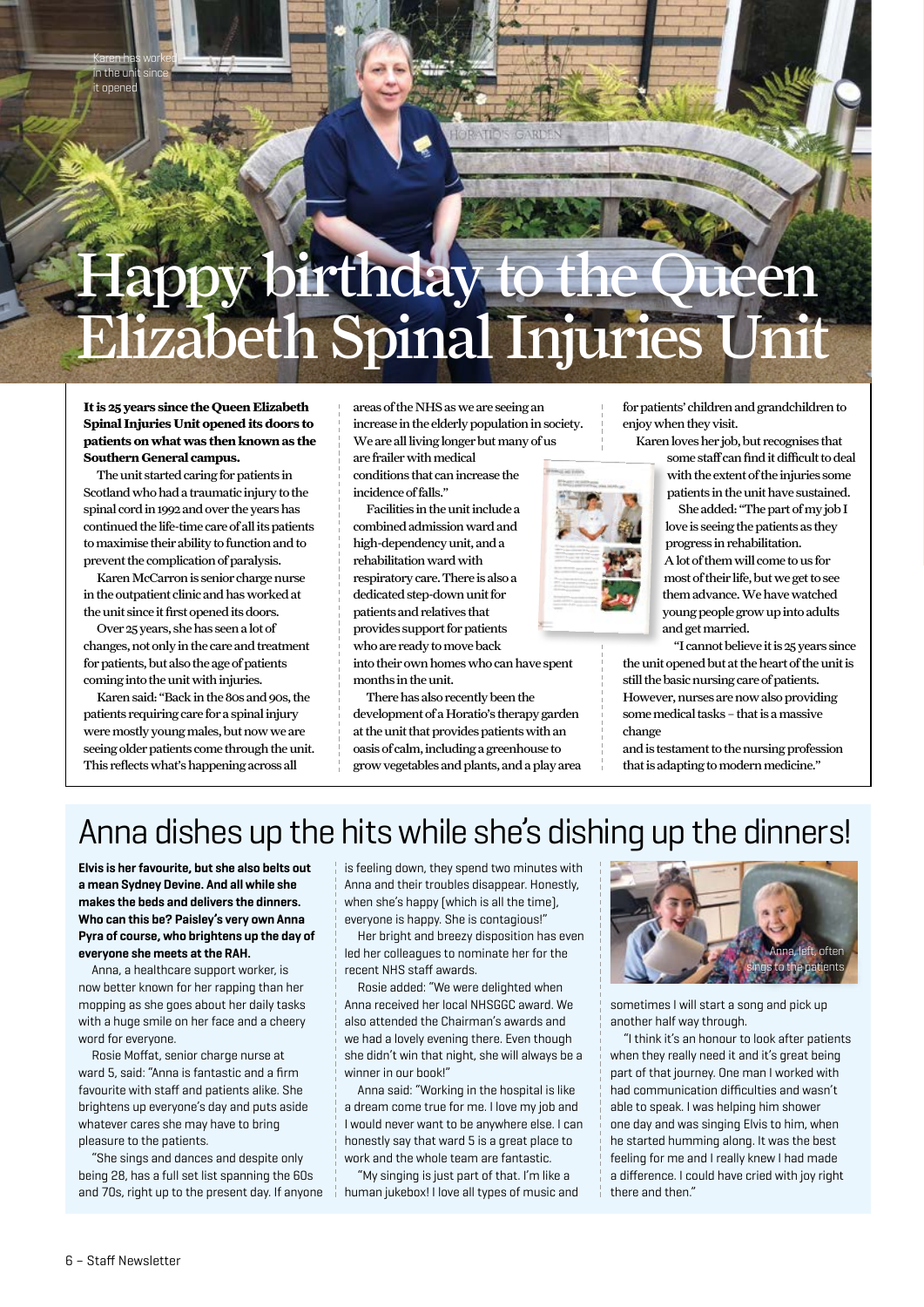# Small change matters

### Working together to ensure effective and efficient patient care

**As we work together to deliver the best care possible within the budget available to us, it's vital that we use these resources effectively to secure maximum benefit for patients.** 

We have a good track record of identifying better ways of working, and of eliminating duplication and waste; however, there are still many opportunities to alter the way we do things that will help us to further develop high-quality, sustainable services, while reducing

variation and improving efficiency.

The senior team is working on strategic transformation and integration which will ensure a focused approach and clarity in the medium to long term, but we are very keen to listen to, and work with, our staff on any areas where you believe changes could be made to achieve further efficiencies and value for our patients and to address the resource challenges we face.

Chief executive Jane Grant said: "Since we launched the campaign in September, I have been encouraged to see so many ideas pouring in from every part of the matters organisation – ideas ranging from procurement to suggestions on how to deliver more efficient patient

care in the community and others on protocols such as how we use thermometers in hospitals… and everything in between!

"Each idea is being considered by my senior team and those taken forward will help contribute to the ongoing work to make NHSGGC more efficient and more effective in using our resources to deliver patient care.

"I want to say a big thank you to those of you who have already submitted ideas and encourage others to send in their suggestions to me and my senior team at: staffcomments@ggc.scot.nhs.uk"

### "A big thank you to those who have already submitted ideas"

Statutory and mandatory learning required by staff is supported by LearnPro

change

small

**The online learning management system, LearnPro, is the digital platform used by NHSGGC to host learning content, including modules that support the statutory and mandatory learning required by all staff employed within NHSGGC.** 

LearnPro tracks the learning and assessment activity for each individual member of staff registered on the platform.

For accurate and timely monitoring of personal and organisational

compliance with statutory/mandatory training, everyone is required to ensure they have their pay number recorded in LearnPro as their identification number.

This number will ensure that all personal learning activity will be correctly linked to the department you work within.

Currently, the human resources learning and education team are checking that all NHSGGC LearnPro users are

Step 1. Click on Profile Step 2. Check your Identification Number Step 3. Enter your Payroll Number



using the correct identification number in their learning account.

If this number doesn't meet one of the following formats, you should receive a prompt from the LearnPro system when you log in requesting that you update the identification number in your account:

- **∫** C followed by six numbers and X
- **∫** C followed by seven numbers
- **∫** G followed by six numbers and X
- **∫** G followed by seven numbers.

If you need to make a change to your identification number please follow the step-by-step guide below.

Your learning account will not be affected by changing your identification number.

**If you have any questions about making changes to your identification number, please contact LE.Support@ggc.scot.nhs.uk**